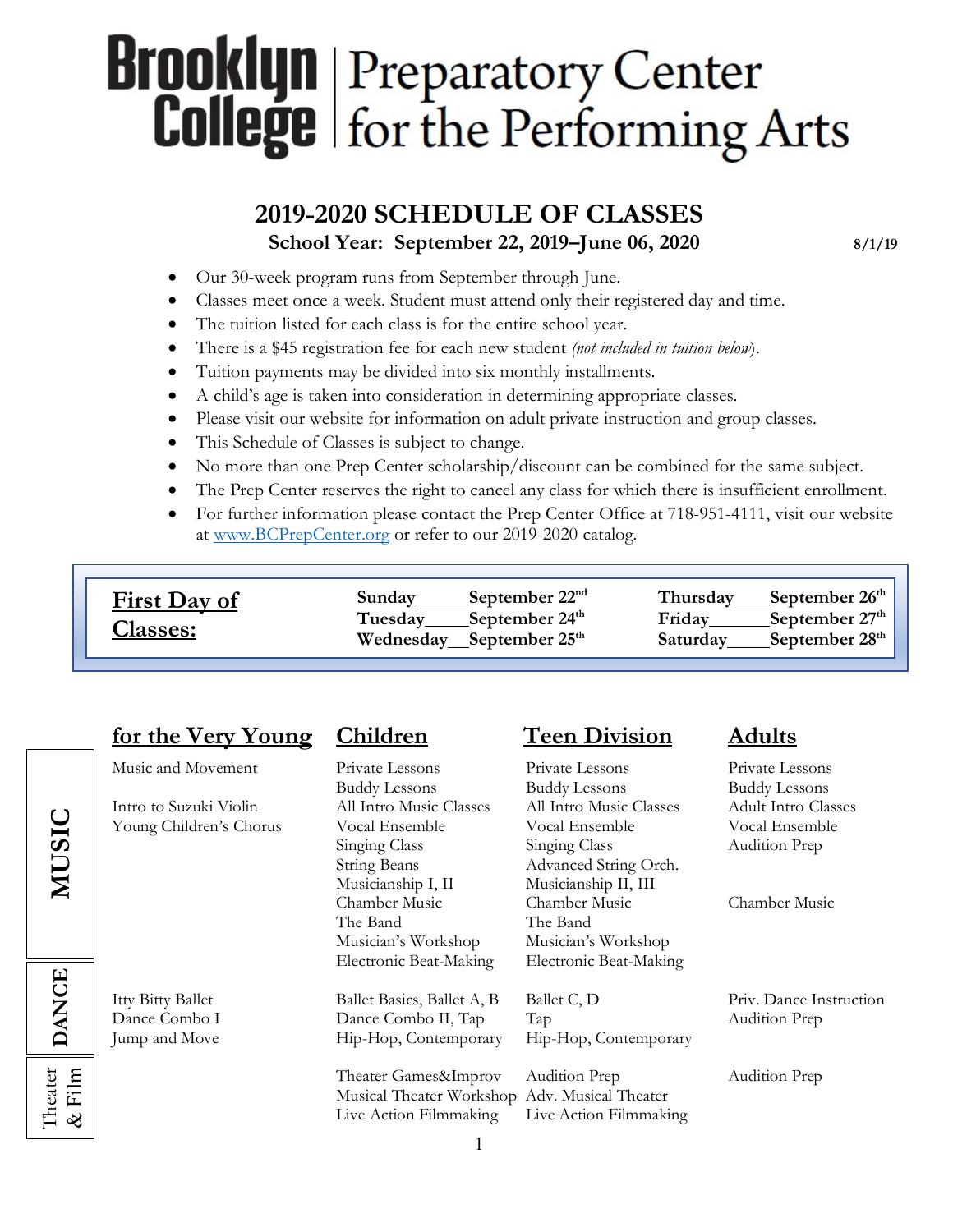# **MUSIC**

| <b>Course Title</b>                                                                                                                                                                                                                                       |                                                          | Day/Time                                                                                                                                                                                | Tuition                                                                                                                 |       |
|-----------------------------------------------------------------------------------------------------------------------------------------------------------------------------------------------------------------------------------------------------------|----------------------------------------------------------|-----------------------------------------------------------------------------------------------------------------------------------------------------------------------------------------|-------------------------------------------------------------------------------------------------------------------------|-------|
| <b>Private Lessons for All Instruments</b><br>Instrument<br>Composition and Theory<br>Voice                                                                                                                                                               | For age 5 and up<br>For age 8 and up<br>For age 8 and up | Individually Scheduled -<br>please contact the Prep Center<br>Office for further information.                                                                                           | 30-minute private instruction \$1,770<br>45-minute private instruction \$2,070<br>60-minute private instruction \$2,370 |       |
| <b>Buddy Lessons (lesson for 2 students)</b><br>Instrument<br>Composition and Theory<br>Voice                                                                                                                                                             | For age 5 and up<br>For age 8 and up<br>For age 8 and up | Individually Scheduled -<br>please contact the Prep Center<br>Office for further information.                                                                                           | 30-minute private instruction \$885<br>45-minute private instruction \$1,035                                            |       |
| <b>Suzuki Programs for Violin and Cello</b><br>Program cost includes lesson, parent's class (1st year only),<br>group class, and one other class (Music and Movement,<br>Intro to Reading or I Can Read Music).                                           | For age 3 and up                                         | Individually Scheduled -<br>please contact the Prep Center<br>Office to schedule an interview<br>for placement in a Suzuki<br>program and for lesson/class<br>schedule information.     | 30-minute private instruction \$1,980<br>45-minute private instruction \$2,260<br>60-minute private instruction \$2,550 |       |
| <b>Suzuki Program for Flute</b><br>Program cost includes lesson, group class and one other<br>class (Music and Movement, Intro to Reading or<br>Musicianship).<br>For age 4 and up                                                                        |                                                          | Individually Scheduled -<br>please contact the Prep Center<br>Office to schedule an interview<br>for placement in a Suzuki<br>program and for lesson and<br>class schedule information. | 30-minute private instruction \$1,980<br>45-minute private instruction \$2,260<br>60-minute private instruction \$2,550 |       |
| <b>Musicianship</b> (Music theory and ear training classes)<br>Recommended subjects for students taking private and<br>buddy music lessons. Sequential course of study from<br>beginner to advanced levels. May also be taken as a stand-<br>alone class. |                                                          | Intro, for ages 6-9<br>Saturday<br>Level 2, for ages 8-11<br>Saturday<br>Level 3, for ages 10-14<br>Saturday                                                                            | 12:00-12:45<br>$1:30-2:15$<br>$2:15-3:00$                                                                               | \$220 |

### David Z Modern Musician Program

will support young artists with scholarships during the 2019-2020 school year. The program consists of three subjects: Private Lessons, The Band and the Musician's Workshop. Students may receive up to a 40% scholarship on all three subjects. For further information, please contact the Prep Center Office for audition requirements.

| <b>Course Title</b>                                                                                                                                                                                                                                   | Day    | Time            | Tuition |
|-------------------------------------------------------------------------------------------------------------------------------------------------------------------------------------------------------------------------------------------------------|--------|-----------------|---------|
| The Band<br>The band will rehearse and perform songs throughout the<br>school year. This performance-based class also focuses on<br>recording, rehearsal dynamics and stage etiquette.<br>For age 8 and up                                            | Sunday | $11:00-12:00$   | \$930   |
| Musician's Workshop<br>The workshop is directly linked to one of Prep Center's bands.<br>Musicians work on creating, branding and marketing their<br>band, as well as learning about popular music history and<br>music business.<br>For age 8 and up | Sunday | $12:00 - 12:45$ | \$850   |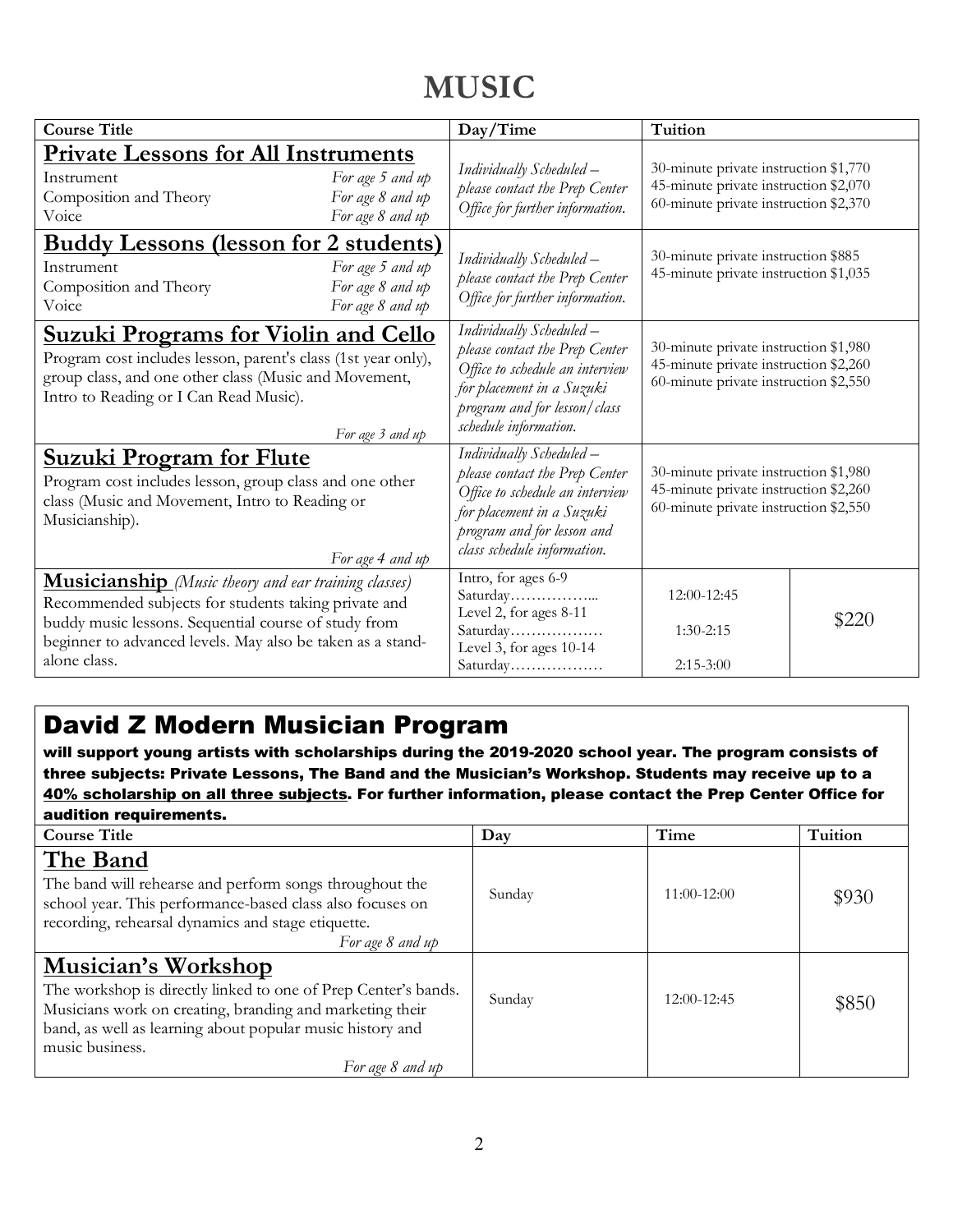### GROUP CLASSES

| <b>Course Title</b>                                                                                                                                                                 | Day                                                                | Time                                                                                   | Tuition |
|-------------------------------------------------------------------------------------------------------------------------------------------------------------------------------------|--------------------------------------------------------------------|----------------------------------------------------------------------------------------|---------|
| <b>Music and Movement</b>                                                                                                                                                           |                                                                    |                                                                                        |         |
| First structured music class. Children learn about musical<br>elements including pitch and rhythm through games,<br>movement, and singing.<br>For ages 3-6                          | Saturday                                                           | $9:45-10:30$                                                                           | \$545   |
| <b>Little Pipers Flute Class</b>                                                                                                                                                    |                                                                    |                                                                                        |         |
| Please note: This is a young children's class for beginning flute.<br>It also prepares children for the Prep Center Suzuki Flute<br>For ages 4-5<br>program.                        | Saturday                                                           | 10:30-11:15                                                                            | \$545   |
| <b>Introduction to the Flute</b>                                                                                                                                                    |                                                                    |                                                                                        |         |
| Classes might be regrouped according to age and level.<br>Sections will be added as needed. Maximum of 6 students per<br>For age 6 and up<br>section.                               | Saturday                                                           | 10:30-11:30                                                                            | \$930   |
| <b>Introduction to the Clarinet</b>                                                                                                                                                 |                                                                    |                                                                                        |         |
| Classes might be regrouped according to age and level.<br>Sections will be added as needed. Maximum of 4 students per<br>For age 7 and up<br>section.                               | Saturday<br>Saturday                                               | 11:00-12:00<br>12:00-1:00                                                              | \$930   |
| <b>Introduction to the Saxophone</b>                                                                                                                                                |                                                                    |                                                                                        |         |
| Classes might be regrouped according to age and level.<br>Sections will be added as needed. Maximum of 4 students per<br>For age 8 and up<br>section.                               | Saturday<br>Saturday                                               | $12:00-1:00$<br>$1:00-2:00$                                                            | \$930   |
| <b>Introduction to the Piano</b>                                                                                                                                                    | Saturday                                                           | 9:30-10:30                                                                             |         |
| Classes might be regrouped according to age and level.<br>Sections will be added as needed. Maximum of 4 students per<br>section.<br>For age 5 and up                               | Saturday<br>Sunday<br>Sunday<br>Wednesday<br>Wednesday<br>Thursday | 10:30-11:30<br>11:00-12:00<br>$1:00 - 2:00$<br>$2:15-3:15$<br>5:45-6:45<br>$2:30-3:30$ | \$930   |
|                                                                                                                                                                                     | Thursday                                                           | $3:30-4:30$                                                                            |         |
| Introduction to the Violin<br>Classes might be regrouped according to age and level.<br>Sections will be added as needed. Maximum of 4 students per<br>section.<br>For age 5 and up | Saturday<br>Thursday                                               | 12:30-1:30<br>$4:30-5:30$                                                              | \$930   |
| <b>Introduction to the Cello</b>                                                                                                                                                    |                                                                    |                                                                                        |         |
| Classes might be regrouped according to age and level.<br>Sections will be added as needed. Maximum of 4 students per<br>section.<br>For age 6 and up                               | Saturday                                                           | $1:30-2:30$                                                                            | \$930   |
| <b>Introduction to the Guitar</b>                                                                                                                                                   | Saturday                                                           | 10:30-11:30                                                                            |         |
| Classes might be regrouped according to age and level.<br>Sections will be added as needed. Maximum of 6 students per<br>section.<br>For age 5 and up                               | Saturday<br>Thursday<br>Thursday<br>Friday<br>Friday               | $1:30-2:30$<br>$4:30-5:30$<br>5:30-6:30<br>4:30-5:30<br>5:30-6:30                      | \$930   |
| <b>Introduction to the Drum Class</b>                                                                                                                                               | Saturday                                                           | 10:00-11:00                                                                            |         |
| Classes might be regrouped according to age and level.<br>Sections will be added as needed. Maximum of 4 students per<br>section.<br>For age 5 and up                               | Saturday<br>Thursday<br>Thursday                                   | 12:00-1:00<br>4:30-5:30<br>5:30-6:30                                                   | \$930   |
| <b>Singing Class</b>                                                                                                                                                                |                                                                    |                                                                                        |         |
| Classes might be regrouped according to age and level.<br>Sections will be added as needed. Maximum of 8 students per<br>For age 6 and up<br>section.                               | Saturday<br>Sunday                                                 | 10:30-11:30<br>11:00-12:00                                                             | \$930   |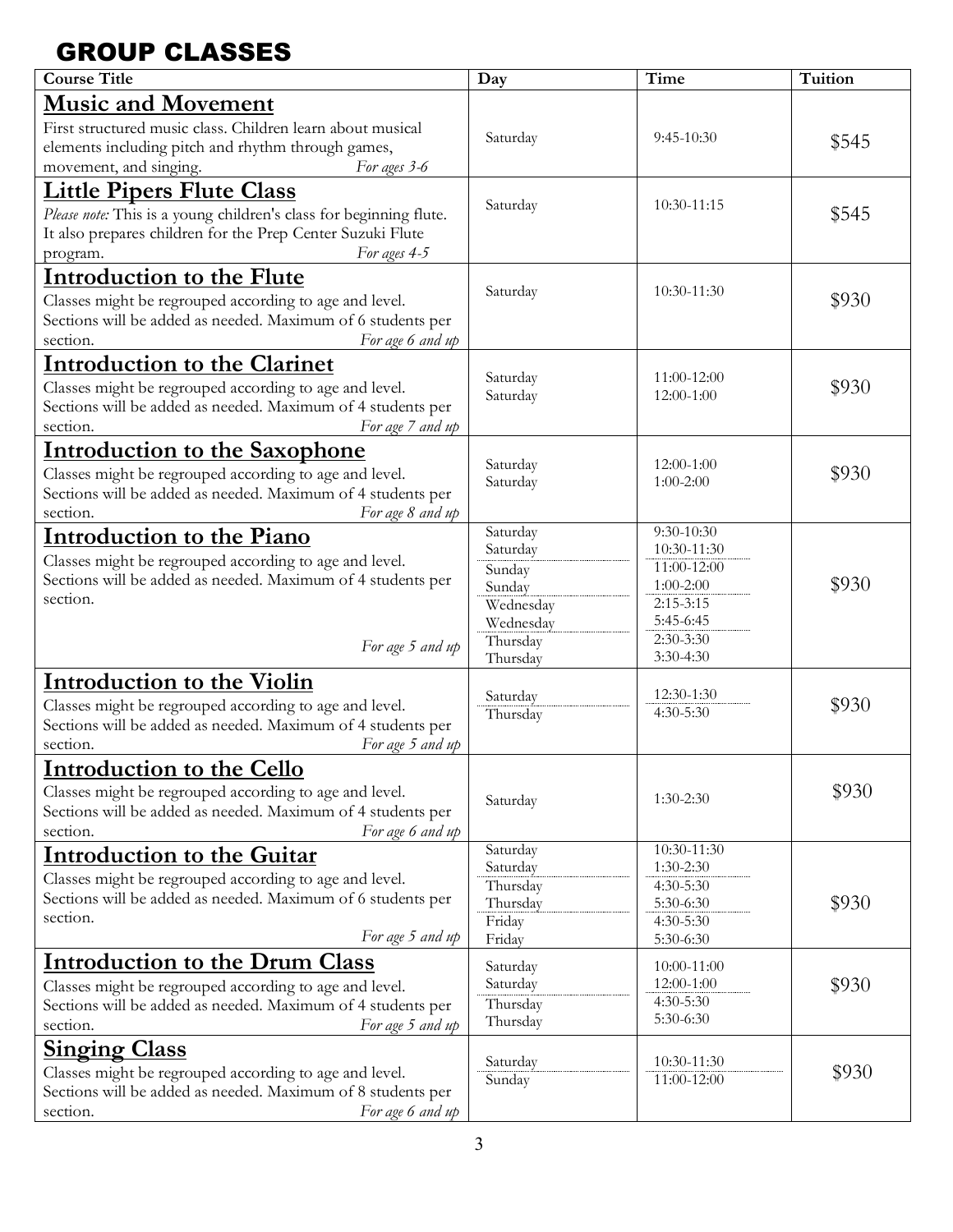### ENSEMBLES

#### Students currently enrolled in Private Music Instruction at the Prep Center receive a 50% discount on all ensembles. Enrollment is subject to approval of the Director.

*Recommended electives for students with private lessons. May also be taken as a stand-alone class.*

| <b>Course Title</b>                                                                                                                                                                                                                                                                                                                                                                                                                                                              |                                         | Day        | Time         | Tuition                       |
|----------------------------------------------------------------------------------------------------------------------------------------------------------------------------------------------------------------------------------------------------------------------------------------------------------------------------------------------------------------------------------------------------------------------------------------------------------------------------------|-----------------------------------------|------------|--------------|-------------------------------|
| <b>Young Children's Chorus</b>                                                                                                                                                                                                                                                                                                                                                                                                                                                   | For ages 4-8                            | Saturday   | 12:30-1:15   | \$350                         |
| <b>Vocal Ensemble</b>                                                                                                                                                                                                                                                                                                                                                                                                                                                            | Audition required<br>For ages 8 and up  | Saturday   | $1:15-2:00$  | \$350                         |
| <b>String Beans</b>                                                                                                                                                                                                                                                                                                                                                                                                                                                              | Audition required<br>For ages 6 and up  | Saturday   | 11:30-12:15  | \$300                         |
| <b>Advanced String Ensemble</b>                                                                                                                                                                                                                                                                                                                                                                                                                                                  | Audition required<br>For ages 10 and up | Saturday   | $12:30-1:30$ | \$350                         |
| <b>Chamber Music</b><br>Playing chamber groups is an essential, enjoyable and highly<br>satisfying experience for young musicians. Students may be<br>assigned to groups or may form their own ensembles in<br>classical or modern styles. Each group will receive coaching<br>from an assigned instructor. Coaching focuses on solving<br>technical challenges and bringing out artistic content. 3 years or<br>more of instrument or voice study required.<br>For age 8 and up |                                         | <b>TBD</b> | <b>TBD</b>   | Set of 10<br>lessons<br>\$380 |

## **THEATER**

| <b>Course Title</b>                                                                                                                                                                                                                                                                                                                                                                         | Day      | Time        | Tuition |
|---------------------------------------------------------------------------------------------------------------------------------------------------------------------------------------------------------------------------------------------------------------------------------------------------------------------------------------------------------------------------------------------|----------|-------------|---------|
| <b>Theater Games and Improvisation</b><br>Introduction to acting using theater games, story dramatization,<br>improvisation, and movement.<br>For ages 6-12                                                                                                                                                                                                                                 | Saturday | 12:15-1:15  | \$740   |
| <b>Musical Theater Workshop</b><br>Drawing from classic and current musical theater repertoire,<br>this workshop is especially designed as an introduction to<br>acting, singing and dancing skills. Emphasis will be placed on<br>developing technique and stage presence, while students learn<br>song-and-dance combinations for the end of the year<br>performance.<br>For age 6 and up | Saturday | $3:15-4:45$ | \$870   |
| <b>Advanced Musical Theater</b><br>Focusing on virtuosity and presentation, the class aims to create<br>a drama piece around the instrumentalists, actors, dancers and<br>singers. Designed to develop musicians, singers, dancers, and<br>actors into well-rounded artists who can compete in the<br>performance arts high school and college settings.<br>For age 8 and up                | Saturday | $1:30-3:00$ | \$870   |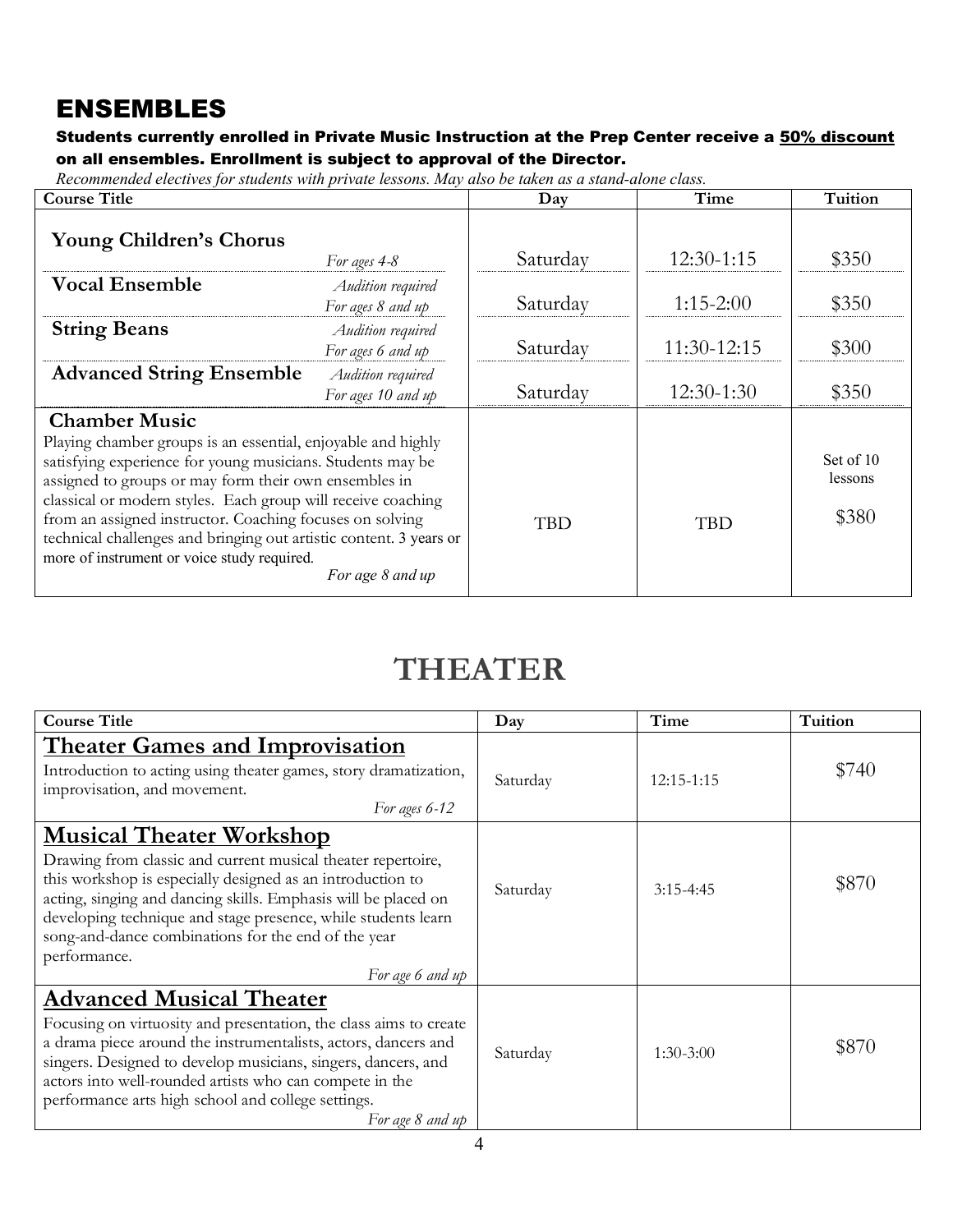# **DANCE**

| <b>Course Title</b>                                            | Day                  | Time                         | Tuition |
|----------------------------------------------------------------|----------------------|------------------------------|---------|
| <b>Itty Bitty Ballet</b>                                       | Saturday             | 10:00-10:45                  |         |
|                                                                | Saturday             | 10:15-11:00                  | \$545   |
| First dance class for children. Exploring movement and body    | Saturday             | 11:00-11:45                  |         |
| awareness in a lively and nurturing group setting.             | Saturday             | $1:15-2:00$                  |         |
| For ages 3-5                                                   | Sunday               | 11:15-12:00                  |         |
|                                                                | Thursday             | $3:30-4:15$                  |         |
| <b>Ballet Basics</b>                                           | Saturday             | 11:45-12:30                  |         |
| Minimal dance class experience recommended. Introduction       | Saturday             | $3:30-4:15$                  | \$545   |
| to ballet technique.                                           | Sunday               | 12:00-12:45                  |         |
| For ages 5.5-7                                                 | Thursday             | 5:00-5:45                    |         |
| <b>Ballet A</b>                                                |                      | 11:00-12:00                  |         |
|                                                                | Saturday<br>Saturday | $4:00 - 5:00$                |         |
| 1-3 years of introductory ballet training required.            | Sunday               | 10:15-11:15                  | \$710   |
| Prerequisite: at least 1 year of Ballet Basics or              |                      | 5:45-6:45                    |         |
| 2 years of Itty Bitty Ballet For ages 6-10                     | Thursday             |                              |         |
| <b>Ballet B</b>                                                |                      |                              |         |
| Approval of instructor and minimum of two years of ballet      | Saturday             | $9:15-10:15$                 | \$710   |
| training required.<br>For ages 7-11                            | Saturday             | $3:00-4:00$                  |         |
|                                                                | Thursday             | 5:45-6:45                    |         |
| <b>Ballet C</b>                                                |                      |                              |         |
|                                                                | Saturday             | $1:15-2:15$                  | \$710   |
| Approval of instructor and minimum of three years of ballet    |                      |                              |         |
| training required.<br>For ages 8-12                            |                      |                              |         |
| <b>Contemporary Dance</b>                                      |                      |                              |         |
| Class offers a mix of the basic principles of ballet technique | Saturday             | $2:15-3:15$                  | \$710   |
| For age 8 and up<br>and contemporary movement.                 |                      |                              |         |
|                                                                |                      |                              |         |
| Tap                                                            |                      |                              |         |
| Introduction to basic tap steps.                               | Saturday             | $4:15-5:00$                  | \$545   |
| For age 5 and up                                               | Sunday               | $1:45-2:30$                  |         |
|                                                                |                      |                              |         |
| Dance Combo I                                                  |                      |                              |         |
| Simultaneous introduction to basic ballet & tap steps, and     | Saturday             | 10:45-11:45                  | \$725   |
| fundamentals of rhythm and movement.                           | Sunday               | $1:00 - 2:00$                |         |
| For ages 3-5                                                   |                      |                              |         |
|                                                                |                      |                              |         |
| Dance Combo II                                                 | Saturday             | 11:45-12:45                  |         |
| A simultaneous introduction to ballet, jazz and tap.           | Sunday               | $1:45-2:45$                  | \$725   |
|                                                                |                      |                              |         |
| For age 6 and up                                               |                      |                              |         |
| <u>Jump and Move</u>                                           | Saturday             | $9:10 - 9:55$<br>10:15-11:00 |         |
| Introduction to hip hop and jazz styles.                       | Saturday<br>Saturday | 12:45-1:30                   | \$545   |
|                                                                | Sunday               | $1:00-1:45$                  |         |
|                                                                | Thursday             | $4:15 - 5:00$                |         |
| For ages 4-7                                                   |                      |                              |         |
| <u>Hip Hop</u>                                                 |                      |                              |         |
| Exploration of urban dance.<br>For age 8 and up                | Saturday             | $2:00-3:00$                  | \$710   |
|                                                                |                      |                              |         |

**Itty-Bitty Ballet:** *leotard, tights and ballet shoes (any color). Sweat pants, loose shirts and ballet shoes also accepted.*

**All other Ballet classes:** *black or pink leotards, black or pink tights, and leather ballet shoes. Skirts are optional. (Oversized clothing and jewelry are not permitted.)*

**Contemporary Dance:** *all-black leotards, footless tights, leggings, shorts, t-shirts or tanks. Bare feet.*

**Combo Classes, Jump & Move, Hip Hop and Tap:** *comfortable clothing, sneakers (Jump & Move and Hip-Hop Classes), tap shoes (Tap Class) and ballet & tap shoes (Combo Classes).*